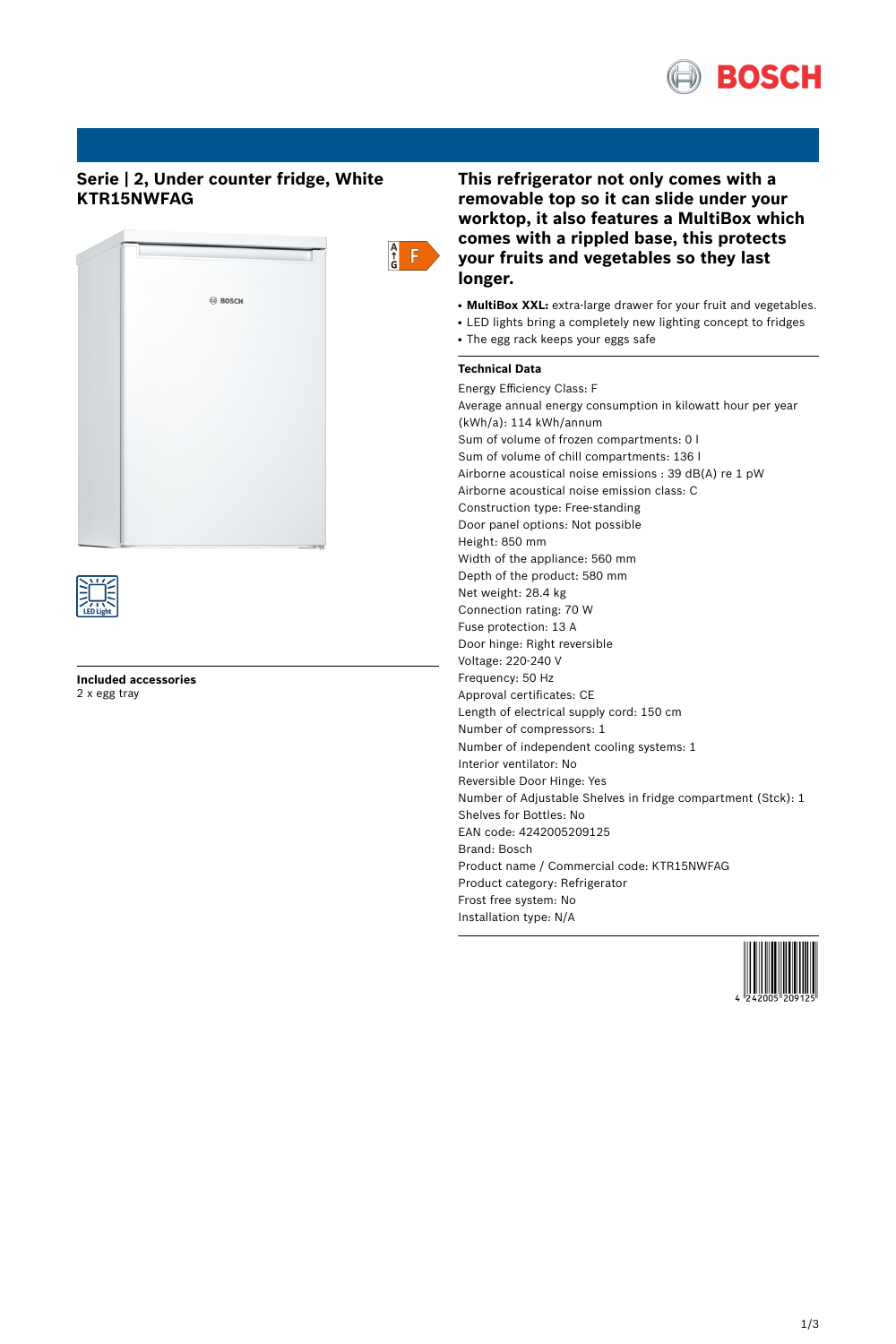

**Serie | 2, Under counter fridge, White KTR15NWFAG**

**This refrigerator not only comes with a removable top so it can slide under your worktop, it also features a MultiBox which comes with a rippled base, this protects your fruits and vegetables so they last longer.**

### **Functions**

## **Design features**

- Standard door
- Integrated horizontal handle
- Bright interior LED fridge light
- Mechanical control

## **Key features - Fridge section**

- <sup>3</sup> safety glass shelves of which <sup>1</sup> are height adjustable
- <sup>1</sup> removable door storage compartments.

#### **Freshness System**

- <sup>1</sup> MultiBox - Transparent drawer with <sup>a</sup> rippled bottom, ideal for storing fruits and vegetables.

### **Dimension and installation**

- $-220 240$  V
- Connection value <sup>70</sup> <sup>W</sup>
- Right hinged door, door reversible
- Dimensions: 85 cm H x 56 cm W x 58 cm D

### **Performance and Consumption**

- EU19\_EEK\_D: F
- Total Volume : <sup>136</sup> <sup>l</sup>
- Net Fridge Volume : <sup>136</sup> <sup>l</sup>
- Net Freezer Volume : <sup>0</sup> <sup>l</sup>
- Annual Energy Consumption: <sup>114</sup> kWh/a
- Climate Class: SN-T
- EU19 Fast freezer facility D
- Noise Level : <sup>39</sup> dB , EU19\_Noise emission class\_D: <sup>C</sup>